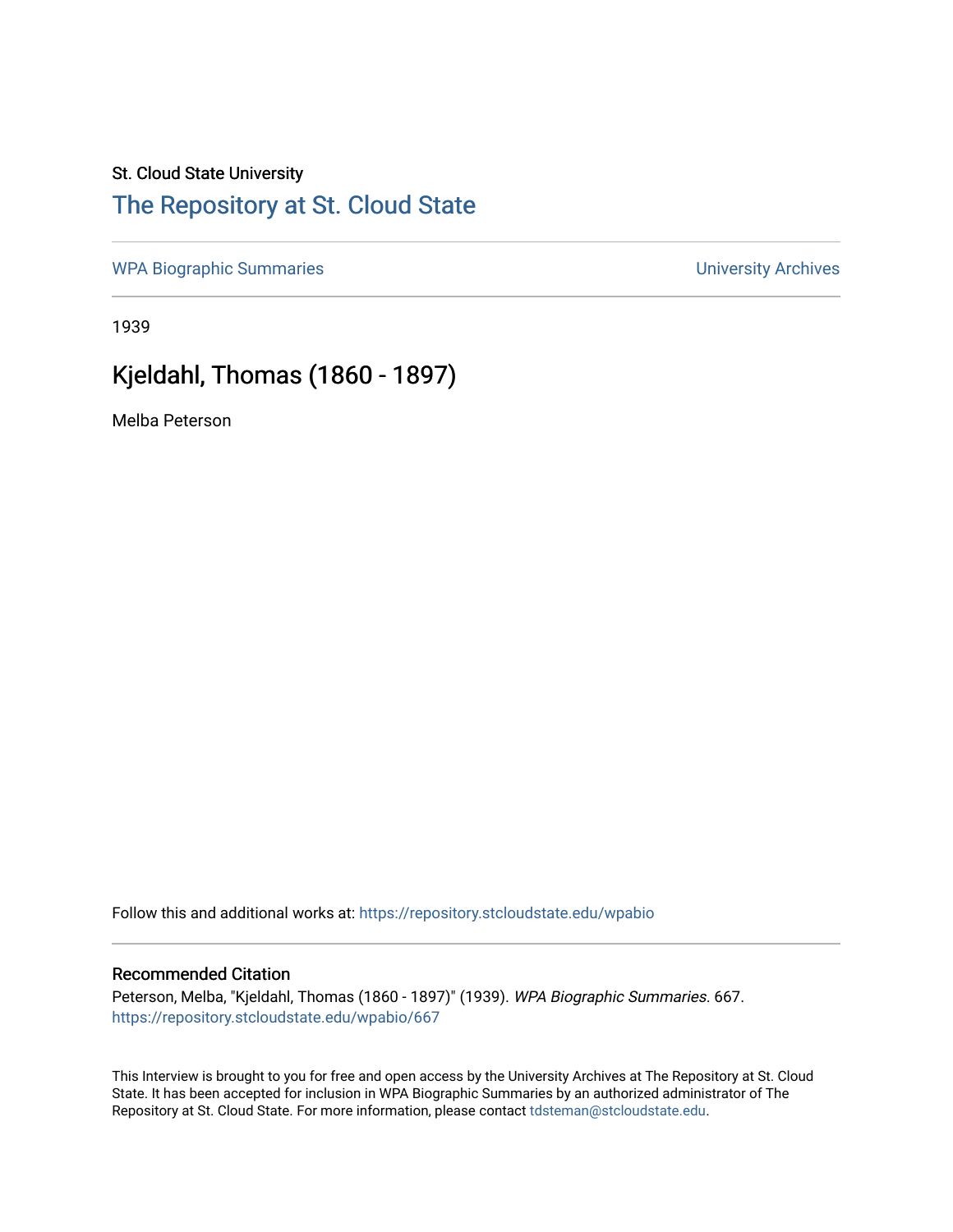#### KJEL DAHL, THOMAS FILE NO.  $B - b93$

 $\frac{1}{2}$ 

Thomas Kjeldahl was born October 6, 1860. June 1, 1885 he married Clara Anderson. The ceremony was preformed by Reverend Nils Giere at the Big Grove Church of which they became lifelong members.

Clara (Anderson) Kjeldahl was born in Winchester, Wisconsin on april 4, 1863. She was a daughter of John and Julianna Anderson Urdahl. In 1865 she came with her parents to Big Grove.

Their childrenwere Maratha Josephine, who died in infancy; Mrs. Arthur Thorson of Northfield; Oscar, at home; Mrs. Emil Bakko, at home. There were four grandchildren in 1933.

Clara (Anderson) Kjeldahl was an active member of **Big Drove**  Ladies **Aid.** 

Thomas Kjeldahl was the first teacher in District 124 (the Forest School) in Crow Lake township.

Thomas Kjeldahl died August 28, 1897. Clara (Anderson) Kjeldahl died on November 13, 1933.

> Copied from Brooten Review of Nov. 1933 Copied by: Melba Peterson